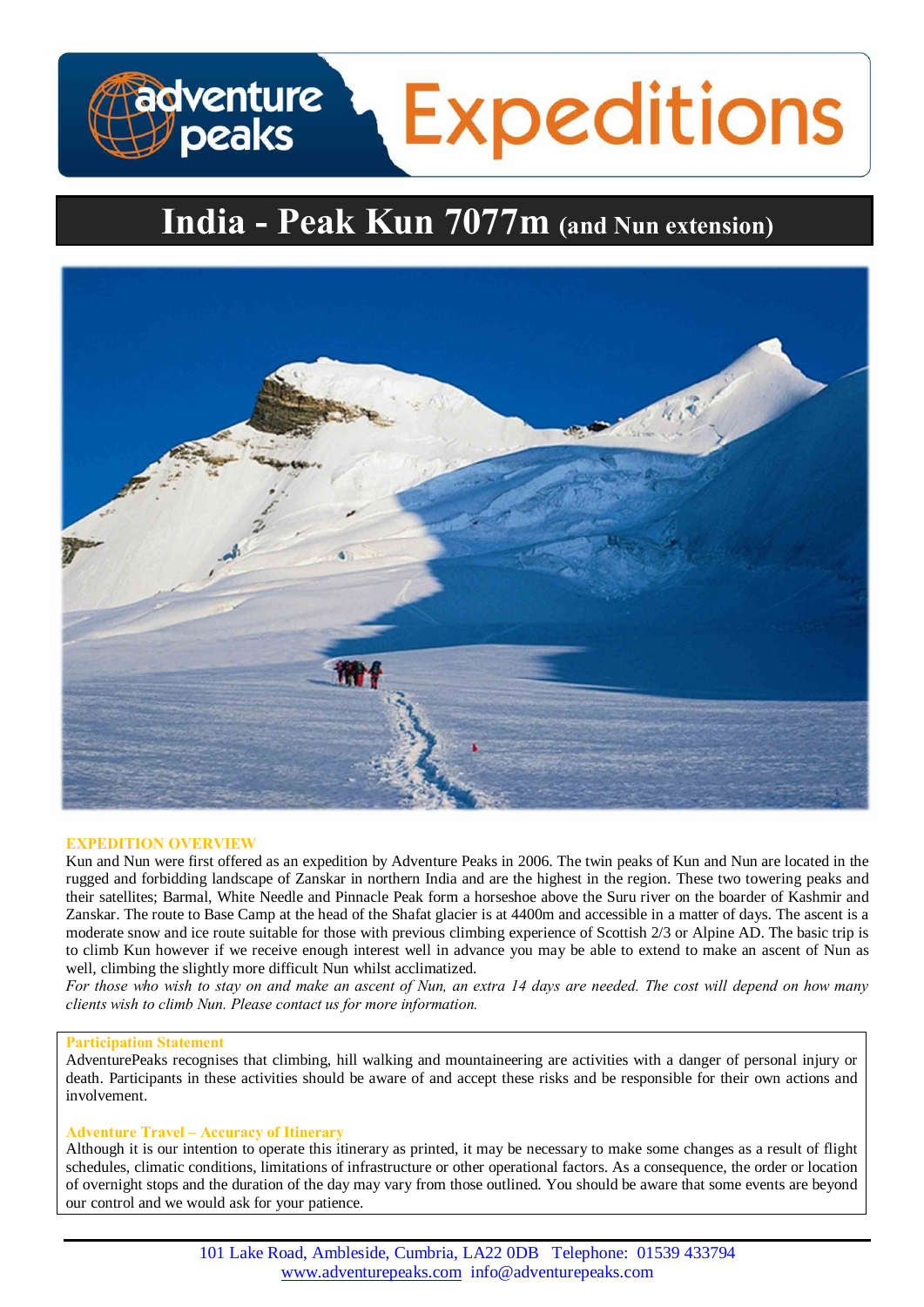#### **PREVIOUS EXPERIENCE/FITNESS**

You should be technically competent to Scottish grade 2/3 with previous high altitude experience up to 6000m or over. Summit success will require a high level of aerobic and mountain fitness. Although Kun is a relatively straightforward climb, ascending to over 7000m peak is extremely demanding both physically and mentally.

The ascent of Kun is not technically difficult but does involve some long days which can prove to be extremely tiring.



#### A TYPICAL CLIMBING DAY

Starts early getting breakfast and a brew ready. Most climbing days are between  $6\,6\,8$  hours and will feel quite strenuous; this will get easier as time goes by with acclimatisation. The team should be able to move between camps without assistance. However, the leader will aim to have regular radio calls to keep in contact with the entire group.

#### LEADERS AND REGULATIONS

A fully qualified UK leader will accompany all groups. . He/she will be assisted by Indian guides, cooks, porters and pony men. A Liaison officer appointed by the Indian Mountaineering Federation is obligatory and will accompany the expedition. India operates a very formal and traditional system for climbing and Kun has to be booked and the peak fee paid well in advance. **Adventure Peaks has a confirmed booking for the peak for their 2016 departure.**

# **WEATHER**

The date we have booked peak for this trip coincides with the most stable weather in this region. It is generally dry in Ladakh in the summer months, but fierce storms do occur and in 2010 Leh suffered serious flooding. The weather should be pleasant during the dayon the trek-in with cooler evenings and nights. The higher you are on the mountain the colder it will be. Weather in the high mountains is always unpredictable and you should be prepared for sudden changes.

# **WHAT TO CARRY**

A60l rucksack will be required as you will need to assist in carrying camping equipment and food to the camps in addition to your personal gear. *High altitudeporters are available at extra cost on this climb and will need to be booked and paid for in advance.*

# **CAMP AND CATERING ARRANGEMENTS**

Base Camp will consist of 2 to 3 person tents and a large communal tent used for cooking, eating and socialising. Our food supplies will be good, consisting of local produce purchased in Lehon our journey in.

Supplementary food and  $\pm$ hill foodø that we know cang be purchased locally will be brought from the UK. Snack food for the hill will be plentiful and consist of such things as chocolate, cereal bars, jelly, dried fruit, nuts, cheese and salami. You can suggest other items! Cooked food on the hill will be a combination of boil-in-the-bag, freeze dried packs, pasta, soup and supplementary snacks.

# **LANGUAGE AND TIME**

**Language:** Ladaki is the official language of Ladakh, but English is widely spoken.

**Time:** GMT+5hr30. No daylight saving time at present.

#### **HEALTH**

All our UK leaders hold first aid certificates and carry a fully equipped first aid kit for medical emergencies. However you should bring your own supplies of plasters, blister prevention pads (Compeed), Paracetamol etc. and any medication you are taking.There are no compulsory vaccinations for India but the following are recommended: Hepatitis A, Tetanus, Polio and Typhoid. Consult your GP or a vaccine specialist for professional advice or refer to this website: www.fitfortravel.scot.nhs.uk</u>.Tap or stream water should never be drunk without first sterilizing with chlorine dioxide tablets or by boiling.

# **INSURANCE**

Insurance which covers mountain rescue, evacuation and medical expenses is **essential**. You should note there are no official mountain rescue services in this area and that any evacuation in the event of a serious medical emergency to the nearest hospital may be by land and not by helicopter. We will require a copy of your insurance prior to departure. Please also ensure your insurance covers you for climbingover 7000m.

#### **ALTITUDE**

If you are new to altitude you may have concerns about the effects. As base camp for the climbing is at 4400m, we start this expedition with a 5-day trek, crossing a 5150m pass, to ensure good acclimatisation. The best way to avoid altitude symptoms is to move at a gentle steady pace and drink plenty of fluid.



#### **USEFUL TIPS**

Just in case your main luggage goes missing en route, it is a good idea to wear your boots on the plane. Most other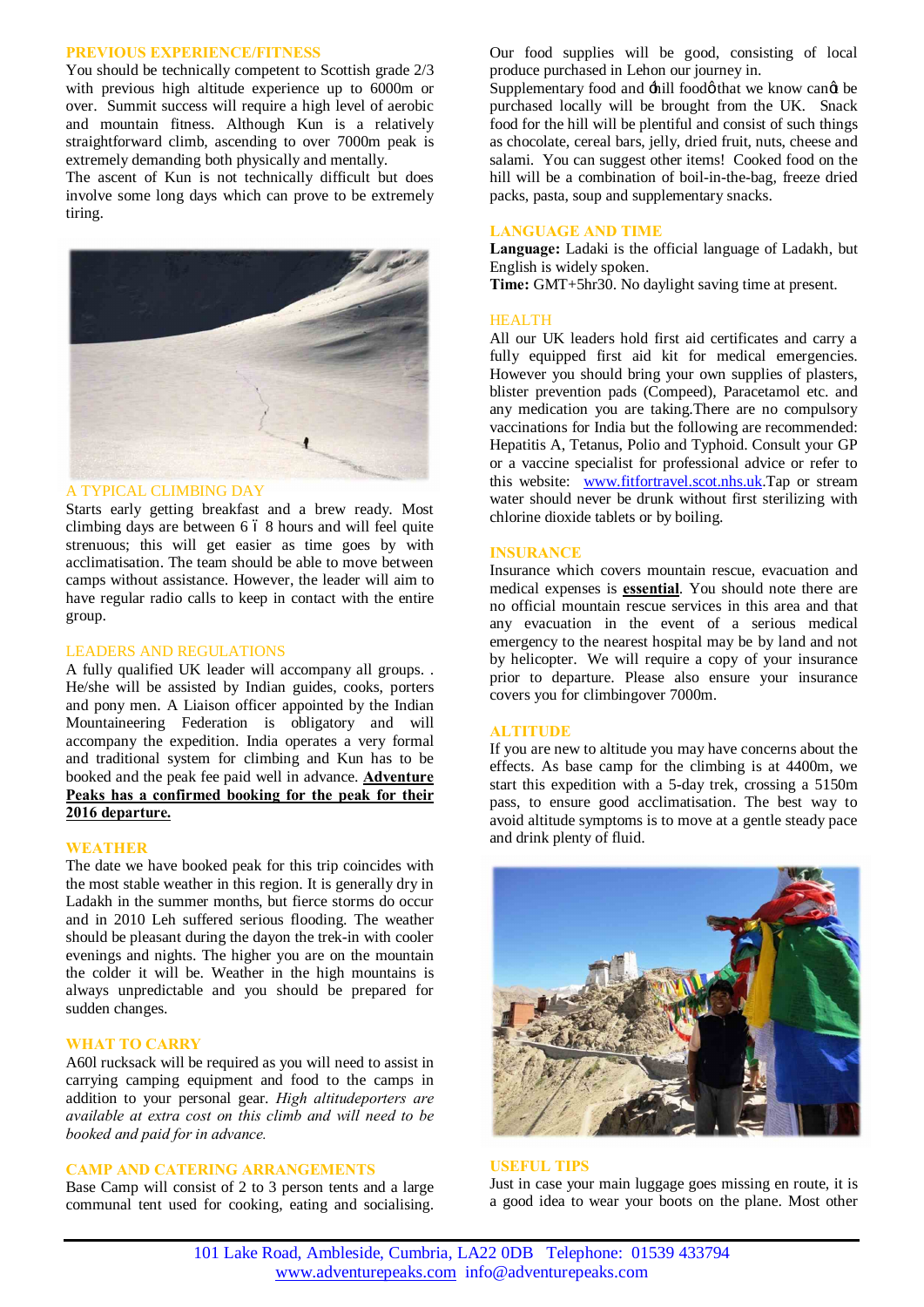things can be replaced but comfortable, well worn-in boots cannot. Pack important items in strong plastic bags.

# **EQUIPMENT**

A detailed equipment list is provided on booking. Specialist equipment can be hired from us. For equipment purchases Adventure Peaks offers a 15% discountoff RRP from their shop in Ambleside or online.

# **BAGGAGE**

For your own comfort travel light. Normally airlines restrict baggage to 20kg but please allow 5 kg of group within this allowance (you will be wearing boots and one set of trekking clothes).

# **VISAS AND PERMITS**

Visas for entry into India are required by most nationalities. An  $\div X\phi$  mountaineering visa is NOT required for Kun. Applications must be made online either via the official consular site [http://in.vfsglobal.co.uk](http://in.vfsglobal.co.uk/) or there are other sites offering a visa service for which an administration fee is charged.

# **LOCAL COSTS**

All peak fees, accommodation and most meals are included; please see the itinerary page for full details. Additional costs would include any drinks or snacks outside of mealtimes, meals on the transfers and in the townsand tips for local staff.

*In the event of the expedition finishing early you will be responsible for any extra hotel nights taken and for any costs associated with changing your return flight. Please ensure that you have sufficient funds to cover this.* 

# **CURRENCY**

The currency in India is the rupee (INR). ATMs and change bureaux are available in the arrivals hall at Delhi airport and in Delhi itself. There are ATM $\alpha$  and change bureaus in Leh as well. Rupees can also be obtained in advance in the UK. We advise you NOT to rely on getting all your money from ATM $\alpha$ s ó take some sterling cash with you as well. Please ensure you have a good supply of small denomination rupee notes.

#### **TIPPING**

Tipping is very much an accepted part of life in India, and can become a bit tedious! We generally tip our local

trekking staff as a whole and would recommend around £95 per person. Tipping at meals and in hotels is also normal practice. At the end of the trek superfluous clothing is usually pooled be the trekkers and donated to the trek staff as well 6 so do bring some old clothes that you are willing to part with!

# **ADVENTURE PEAKS KIT BAG**

All AdventurePeaks clients who reside in the UK will receive a **FREE** kitbag for any treks outside the UK. The bag will be posted to you approx. 3 weeks prior to your departure. If you have travelled with us before and already have an AdventurePeaks kitbag, or reside outside the UK, we will send an alternative gift.

# **FLIGHTS AND JOINING ARRANGEMENTS**

Within the published  $\pm$  Flight Inclusive price of your trip is an element we have allowed to cover the cost of flights, which is the difference between the  $\pm$  and Onlyo and the : Flight Inclusive prices. This element is for a changeable, economy ticket on flights between LONDON and the destination city, using an airline that, in our experience, offers the best combination of cost, routing, flexibility and baggage allowance. It is stated in good faith and is based on research and costs in previous years, but is subject to change.

Clients who have booked a [flight inclusive package](http://www.adventurepeaks.com/useful-info/flight-inclusive-or-exclusive) will be met on arrival and transferred to the first hotel. If you have booked your own flights you need to make your way to the rendezvous shown below. If your arrival time is close to the group flights, then we will be happy for you to share our transport.

# **The rendezvous for this trip is the ARRIVALS HALL AT DELHI AIRPORT on Day 2, or the hotel in Delhi if you arrive separately.**

Return flights can be booked for anytime on Day 28. Most flights return in the same day.

**PLEASE ENSURE YOU DO NOT PURCHASE YOUR INTERNATIONAL TRAVEL (FLIGHTS OR OTHER) UNTIL WE HAVE GUARANTEED YOUR TRIP IS RUNNING.**

# **EXTENSION TO CLIMB NUN (7135m)**

We have NOT booked peak Nun for 2016, but if there is sufficient interest early enough we will apply for a permit **for Nun to follow after our Kun expedition.** Despite the proximity of the two peaks, the ascent of Nun is made from a different basecamp, and reaching it involves three full days trekking from the Kun basecamp. An extra 14 days is needed to be added to the Kun itinerary shown here to include an ascent of Nun.

Nun is slightly higher and more technical then Kun, so some snow and rock climbing experience is required.

The final extra cost of an ascent of Nun will depend on how many people wish to do it. 3 is the minimum number with which we can operate the extension. Cost will be between **£1300** and **£2350** per person.

# **EARLY BOOKING AND COMMITMENT IS ESSENTIAL. PEAK NUN CAN ONLY BE BOOKED WITH THE INDIAN MOUNTAINEERING FEDERATION ONCE WE HAVE ENOUGH CLIENTS COMMITTED TO IT**.